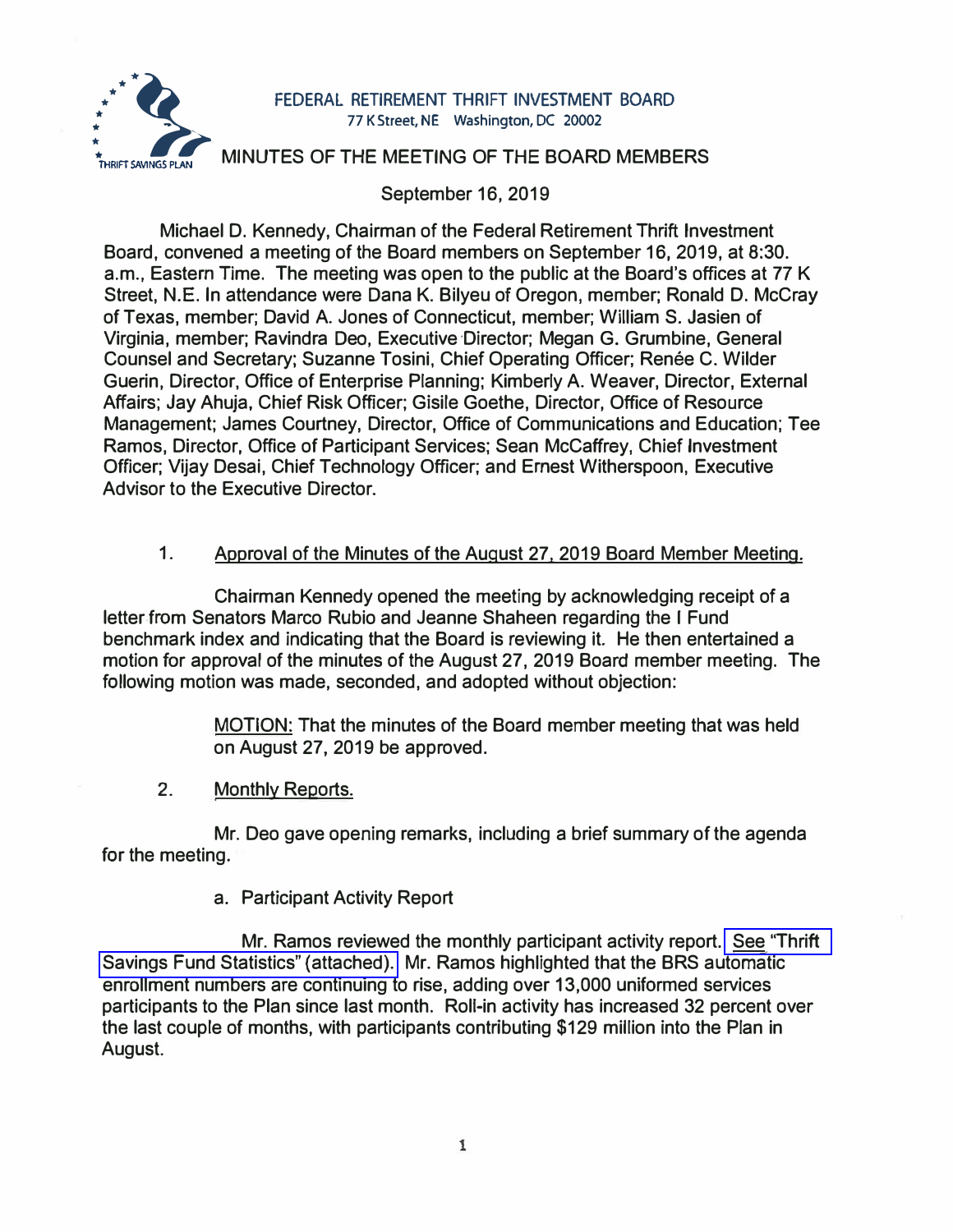Mr. Ramos noted that the two-step authentication numbers are steadily increasing, with approximately 302,046 participants having opted in since implementation. He highlighted that the Agency is still on track for making two-step authentication mandatory at the end of this year.

b. Monthly Investment Performance Report

Mr. McCaffrey reviewed the monthly investment performance report. See "August 2019 Performance Review – G, F, C, S, I, and L Funds" (attached). Mr. McCaffrey noted that for the month of August, performance for the F, C, and S Funds was in line with indices. Performance for the I Fund was ahead of the benchmark by 83 basis points due to the reversal of a fair value pricing event that occurred on the last trading day of July.

For the year to date, the F, C, and S Funds were in line with the respective indices. The I Fund was ahead of the benchmark by 38 basis points, primarily attributable to the tax effect.

Mr. McCaffrey noted that, during August, many equity investors seemed shaken by unresolved trade issues and uncertainty surrounding lower global bond rates, which have further contributed to fears of an economic slowdown. The C, S and I Funds posted losses for the month as a result. The F Fund gained meaningfully due to declines in U.S. Treasury yields. All of the L Funds posted losses.

Mr. Mccaffrey highlighted that there has been a reversal of direction in the September month-to-date returns. For the month of September through Friday the 13<sup>th</sup> of September's close, the C, S, and I Funds are up by 2.87 percent, 3.36 percent, and 4.26 percent, respectively. The F Fund lost 1.81 percent.

Mr. McCaffrey acknowledged that the uptick in volatility in August seemed to cause an increase in participant interfund transfers. He also noted that when these numbers are considered on a percentage basis rather than absolute dollars, they are actually very small and not causing great concern. He concluded by saying that analysis showed that over 99 percent of assets did not change funds in August, and that generally that means participants are sticking with their investment plans.

c. Legislative Report

Ms. Weaver indicated that the SECURE Act is still under discussion but there are no announced plans to move it in the Senate at this time. In addition, Ms. Weaver noted that Congress is back in session and working on a continuing resolution through mid-November to allow two months to work out the Appropriations Bills. The Agency is watching this closely in light of the shutdown situation earlier this year.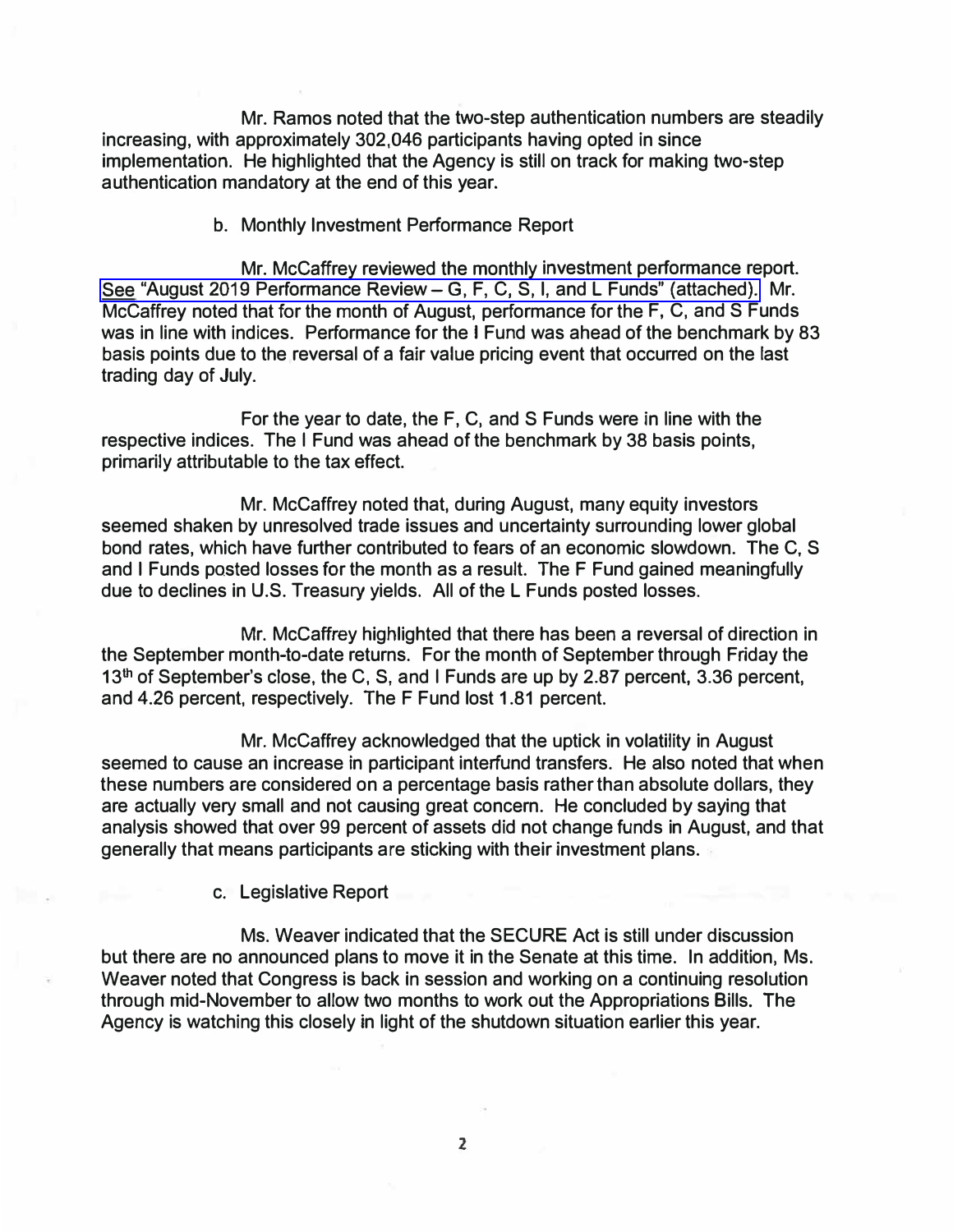#### **3. Quarterly Vendor Financial Assessment.**

**Mr. Ahuja provided an update on the operational and financial health of nine of FRTIB's key vendors. [See "Quarterly Vendor Financial Assessment" \(attached\).](https://www.frtib.gov/pdf/minutes/2019/Sept/MM-2019Sept-Att3.pdf)  He reported that there was no indication that any of these vendors would be unable to fulfill its contractual obligations to FRTIB.** 

#### **4. Fiscal Year (FY) 2020 Budget Review and Approval.**

**Mr. Deo gave a presentation on the FY 2020 budget request and FY 2021 budget estimate. [See "FRTIB Annual Budget Presentation" \(attached\).](https://www.frtib.gov/pdf/minutes/2019/Sept/MM-2019Sept-Att4.pdf) Mr. Dea began with a review of FY 2019 accomplishments with respect to the Agency's four strategic priorities-(1) steady state operations; (2) cybersecurity and remediation of audit findings; (3) Agency and Plan operations; and (4) the Plan Operations Modernization Portfolio (POMP).** 

**For FY 2020, the Agency requested \$385.6 million. Mr. Dea noted that Plan assets are projected to continue to grow at a moderate pace in 2020. Mr. Dea reviewed the cost drivers of each office within the Agency, noting that the largest percentage of the overall Agency budget is the Office of Technology Services, which includes daily recordkeeping operations and maintenance.** 

**Mr. Dea reviewed the Agency's key activities for FY 2020. The first is advancing key procurement activities and initiatives. This includes work on the Recordkeeping Services Acquisition (RKSA), the Financial Systems Modernization (FSM), and the move to a multi-asset manager model. The second is continuing to enhance benefits and services to participants. This includes mandatory two-factor authentication, five-year L Funds, a five percent default automatic enrollment rate, and the spillover project related to making catch-up contributions easier. The final activity is implementing internal effectiveness and efficiency initiatives, with a focus on internal controls and acquisition lifecycle, both of which will improve internal efficiency and make audit findings less likely. Mr. Dea noted that the Agency does not expect to take on any large-scale projects in FY2020.** 

**Mr. Dea closed out the budget presentation by highlighting that the Agency is requesting Board approval of a FY 2020 budget of \$385.6 million, which is a 6.9 percent increase from the FY 2019 budget. Member Jasien asked about the FY 2021 budget estimate. Mr. Dea indicated that the estimate is a projection forward with many unknowns due to the fact that the Agency is undertaking a large procurement, making the number less precise than it has been in years past.** 

**Chairman Kennedy entertained a motion for approval of the FY 2020 budget. The following motion was made, seconded and adopted without objection:** 

> **MOTION: That the proposed FY 2020 budget of \$385.6 million be approved.**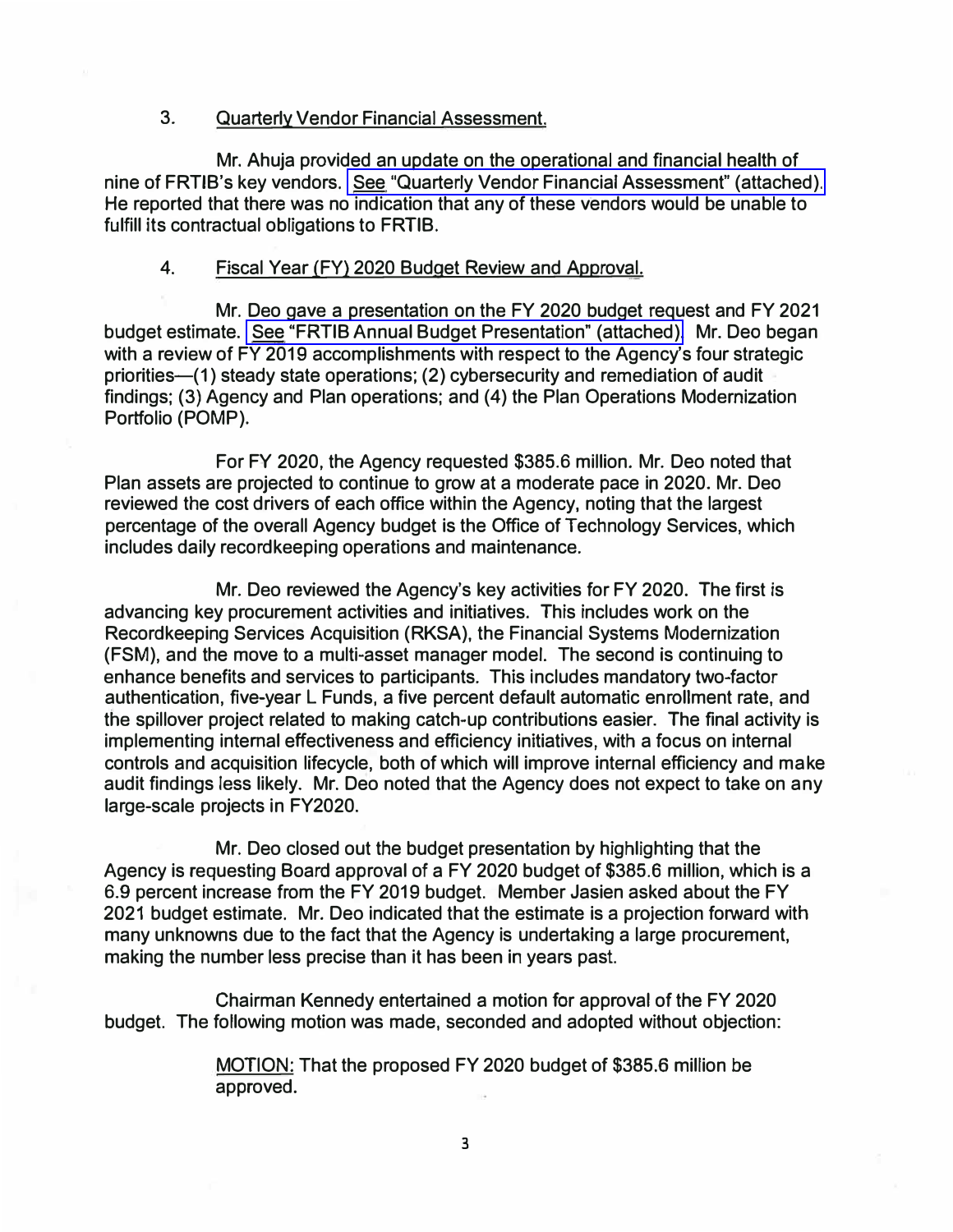### 5. Mid-Year Financial Audit.

Mr. Thomas Rey, Principal, introduced CliftonLarsonAllen's (CLA) mid-year financial review. See "FRTIB - [Thrift Savings Fund" \(attached\).](https://www.frtib.gov/pdf/minutes/2019/Sept/MM-2019Sept-Att5.pdf) The midterm review covered the Thrift Savings Fund financial statements for the six months ended June 30, 2019. CLA stated that they were not aware of any material modifications that should be made to the interim financial information for it to be in conformity with generally accepted accounting principles. CLA did not express an opinion on internal controls. CLA concluded its presentation by summarizing prior recommendations.

### 6. Additional Withdrawals Project Update.

Mr. Tanner Nohe, Supervisory Project Manager, presented an update on the Additional Withdrawals Project. [See "FRTIB Additional Withdrawals Project"](https://www.frtib.gov/pdf/minutes/2019/Sept/MM-2019Sept-Att6.pdf)  [\(attached\).](https://www.frtib.gov/pdf/minutes/2019/Sept/MM-2019Sept-Att6.pdf) Mr. Nohe reported that the additional withdrawal options went live as scheduled on September 15, 2019. Mr. Nohe recognized and thanked key members of the project team and reviewed major project accomplishments.

### 7. Adjourn.

On a vote taken by the Chairman, the members closed the meeting at 9:06 a.m. for executive session.

At 10:00 a.m. upon completion of the executive session, the members reconvened the open portion of the meeting.

Whereupon, there being no further business, the following motion was made, seconded, and adopted without objection and Chairman Kennedy adjourned the meeting at 10:00 a.m.

MOTION: That this meeting be adjourned.

For MGG Megan G. Grumbine

**Secretary** 

# **Attachments**

- 1. [Thrift Savings Fund Statistics](https://www.frtib.gov/pdf/minutes/2019/Sept/MM-2019Sept-Att1.pdf)
- 2. [August 2019 Performance Review-](https://www.frtib.gov/pdf/minutes/2019/Sept/MM-2019Sept-Att2.pdf) G, F, C, S, I, and L Funds
- 3. [Quarterly Vendor Financial Assessment](https://www.frtib.gov/pdf/minutes/2019/Sept/MM-2019Sept-Att3.pdf)